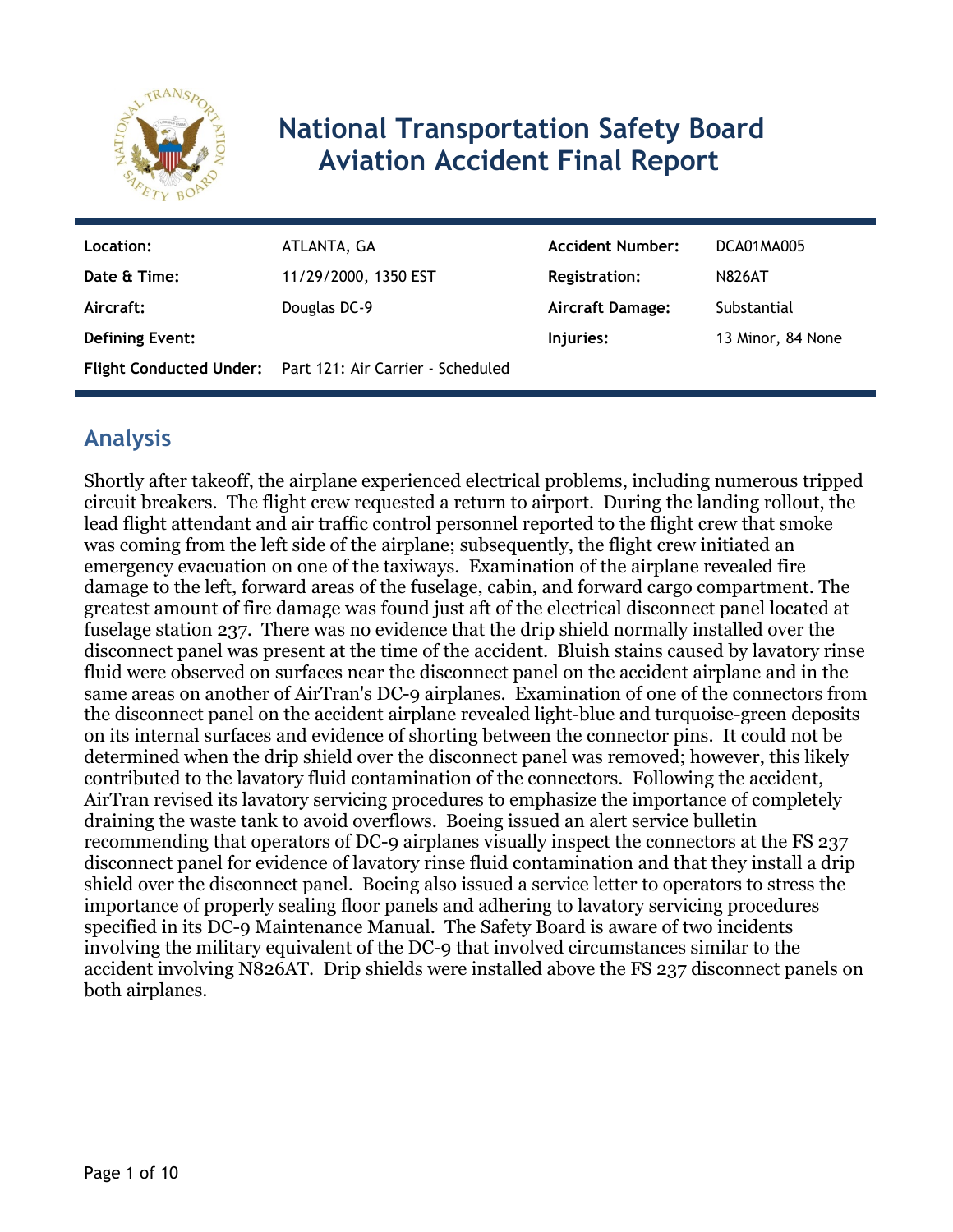# **Probable Cause and Findings**

The National Transportation Safety Board determines the probable cause(s) of this accident to be: the leakage of lavatory fluid from the airplane's forward lavatory onto electrical connectors, which caused shorting that led to a fire. Contributing to the accident were the inadequate servicing of the lavatory and the failure of maintenance to ensure reinstallation of the shield over the fuselage station 237 disconnect panel.

#### **Findings**

Occurrence #1: AIRFRAME/COMPONENT/SYSTEM FAILURE/MALFUNCTION Phase of Operation: CLIMB Findings 1. (C) ELECTRICAL SYSTEM,ELECTRIC WIRING - ARCING ---------- Occurrence #2: FIRE Phase of Operation: LANDING Findings 2. ELECTRICAL SYSTEM,ELECTRIC WIRING - BURNED 3. FUSELAGE,CABIN - BURNED

4. FUSELAGE,CARGO COMPARTMENT - BURNED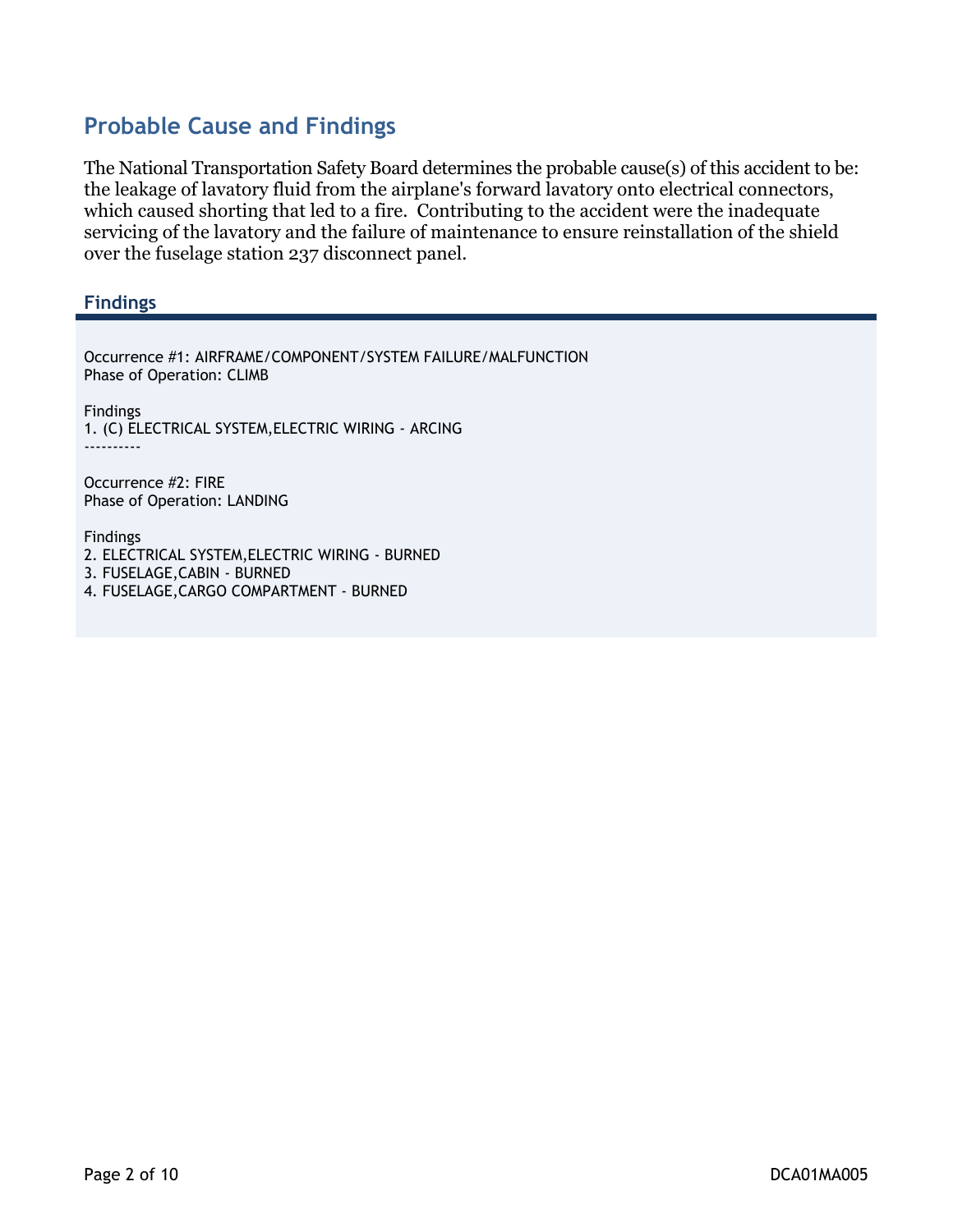# **Factual Information**

#### HISTORY OF FLIGHT

On November 29, 2000, about 1550 eastern standard time (all times in this brief are eastern standard time based on a 24-hour clock), the flight crew of a McDonnell Douglas (McDonnell Douglas is now known as Boeing, Douglas Product Division) DC-9-32, N826AT, operating as AirTran Airways flight 956, executed an emergency landing at Hartsfield Atlanta International Airport (ATL), Atlanta, Georgia. Shortly after takeoff, the flight crew observed that several circuit breakers had tripped and several annunciator panel lights had illuminated. Subsequently, about 2 minutes after takeoff, the flight crew requested a return to ATL. After the landing, one of the flight attendants reported to the flight crew that smoke could be seen emanating from the left sidewall in the forward cabin; air traffic control (ATC) personnel also notified the flight crew that smoke was coming from the airplane. The flight crew then initiated an emergency evacuation on one of the taxiways. Airport rescue and firefighting (ARFF) personnel assisted in subduing the fire. Of the 2 flight crewmembers, 3 flight attendants, and 92 passengers on board, 13 passengers received minor injuries. The airplane sustained substantial damage. Flight 956 was operating under 14 Code of Federal Regulations Part 121 as a regularly scheduled passenger flight from ATL to Akron-Canton Regional Airport, Akron, Ohio. Visual meteorological conditions prevailed at the time of the accident.

The captain was the pilot flying. About 1541, ATC cleared the flight for takeoff. At 1543:10, as the airplane was climbing through about 3,800 feet, the cockpit voice recorder (CVR) recorded popping sounds consistent with the sound of circuit breakers tripping, which continued for about 34 seconds. During postaccident interviews, both flight crewmembers stated that during this time, they noticed that several circuit breakers had tripped. The flight crew also noted that the MASTER CAUTION light, several annunciator panel lights, the left and right fuel pressure lights, and the radio rack fan OFF annunciator lights had illuminated. At 1543:28, the captain told the first officer to tell ATC that they wanted to level off at 4,000 feet and return to the airport because "right now we have electrical problems." The captain stated that he then glanced over his shoulder to check for smoke but did not observe any smoke at that time.

The ATL north departure controller instructed flight 956 to maintain 4,000 feet and asked whether the flight would need the ARFF equipment available upon landing; the first officer replied that they would need the equipment available. The captain stated that he selected emergency power, took the generators offline, and switched the cabin pressurization to manual to stop the circuit breakers from tripping. The captain stated that during the descent, the left?side attitude directional indicator failed intermittently. He stated that, specifically, the failure flags appeared and the instrument was "jumpy." Further, he stated that the cockpit lights were flickering and that he was afraid that all of the cockpit instruments would fail.

At 1544:47, flight data recorder data ceased, and, at 1544:51, there was an interruption of audio on all CVR channels. Intermittent CVR audio returned several minutes later and continued until 1549:11, at which time, the CVR recording ended (the airplane landed about 1 minute later). Signals from the airplane's radar transponder were also lost around 1544:51 but were regained briefly until they ended around the same time as the CVR recording ended.

At 1549:40, flight 956 was cleared to land on either runway 26L or 26R. The captain stated that there was no visible smoke or smell of smoke in the cockpit before landing. About 1550, the airplane landed on runway 26R. The captain stated that the landing and rollout were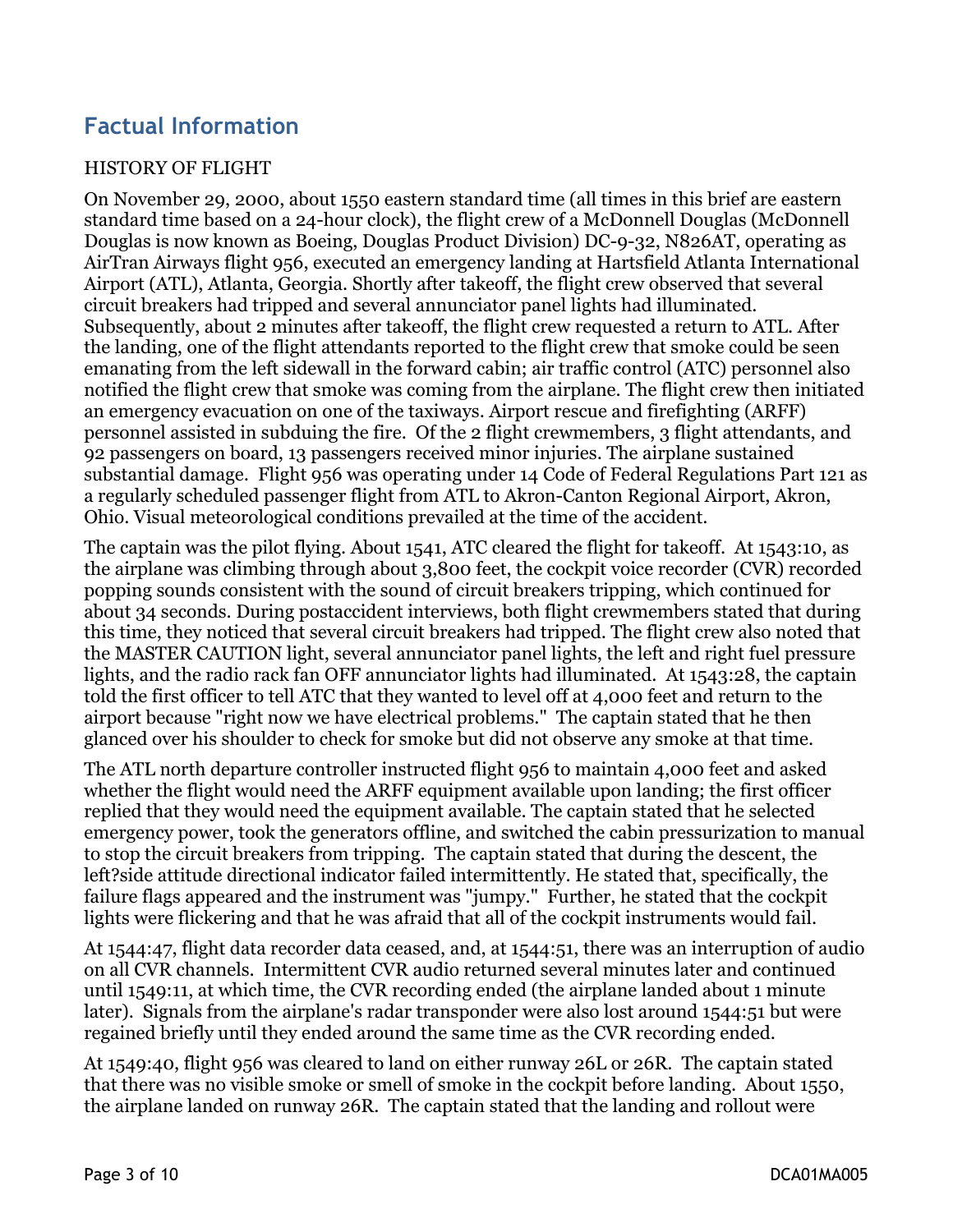normal. During the airplane's exit from the runway onto taxiway B-3, the lead flight attendant opened the cockpit door and announced that there was smoke in the cabin. A short time later, the lead flight attendant again opened the cockpit door and reported that the amount of smoke in the cabin had increased and asked the captain if he wanted to evacuate.

The captain stated that he set the brakes and told the lead flight attendant that they would evacuate and that he would make an announcement to the passengers. However, the public address system had become inoperative, and the emergency evacuation commenced with the flight attendants making announcements to the passengers and directing the evacuation.

The captain stated that the first officer completed the emergency evacuation checklist and exited the airplane. The captain then donned protective breathing equipment and proceeded through the cabin looking for any incapacitated passengers. He reported that the visibility in the first?class cabin was about 1 to 2 feet. He stated that he proceeded to the rear of the airplane to check the lavatories, at which time, he found the No. 3 flight attendant leaving with the last passenger. He reported that after ensuring that everyone had exited the airplane, he exited through the right overwing exit to further assist with the evacuation.

#### DAMAGE TO AIRPLANE

Examination of the airplane revealed fire damage to the left forward areas of the fuselage and cargo compartment from fuselage stations (FS) 237 to 313 and damage to the cabin floor and sidewall. Fire damage was concentrated in an area just aft of the electrical disconnect panel located at FS 237, which is a junction panel for seven wire bundles. The fuselage exterior also exhibited heat discoloration in an area beneath the lavatory service panel located between FS 237 and 256 and a soot trail that extended aft from the radio rack vent, located just aft of the lavatory service panel. Soot was also present throughout the forward cargo compartment and on the cabin outflow valve near the rear of the airplane.

The floor structure and carpet of the passenger cabin exhibited fire damage from the left sidewall to the centerline of the airplane from FS 237 to 313. The seat tracks under seats 1A and 1C were buckled from heat exposure, the carpeting in front of seats 2A and 2C was burned and melted, and the floor in the aisle next to row 3 was spongy and buckled.

Further examination of the interior area between the forward cargo compartment and the fuselage revealed bluish stains, similar in color to lavatory rinse fluid (also known as blue water) on sidewall insulation blankets and components near FS 237. No drip shield, which was designed to protect the connectors at FS 237 from overhead fluid leakage, was installed over the FS 237 disconnect panel at the time of the accident, although the support brackets for the drip shield were in place. The drip shield was incorporated into the design of DC-9 series airplanes beginning with fuselage line number 271, which included N826AT. N826AT was delivered with the drip shield installed, but investigators could not determine why the shield was not in place at the time of the accident. Of the first 270 DC-9s manufactured, 80 included a forward lavatory.

The damaged wiring from the area around FS 237 was removed and sent to the Safety Board's materials laboratory for detailed examination. Beading was observed on the ends of many individual wires, which is consistent with heat damage from arcing. Each of the seven electrical connectors from the removed wire bundles was opened to determine the internal condition of the connector pins and grommet material. One connector exhibited more thermal damage than the other six and contained light-blue and turquoise-green crystalline deposits on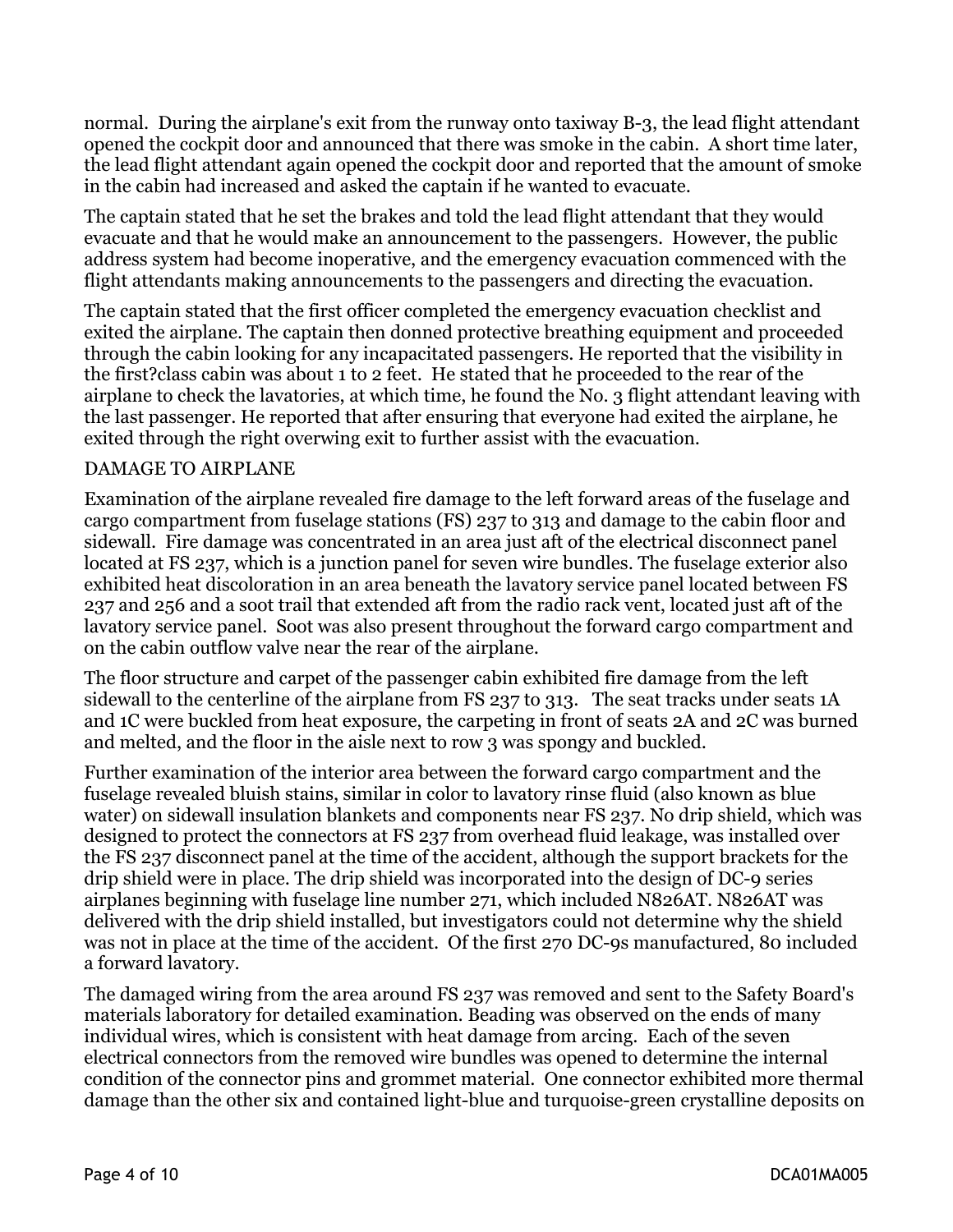the mating surfaces of its two sides and around nearly all of its pins. This connector also exhibited evidence of pin-to-pin shorts. Laboratory tests of the grommet material from this connector revealed elevated levels of sulfate (a basic chemical constituent in lavatory rinse fluid, which can be very conductive) as compared to undamaged grommet material.

#### Examination of Other Airplanes

Safety Board investigators examined the area around the FS 237 disconnect panel on another AirTran DC-9 and on two DC-9s from another operator. Although a drip shield was installed above the FS 237 disconnect panel on the AirTran DC-9, protecting the components directly beneath it, bluish dried stains were observed on many surfaces near the FS 237 disconnect panel, including the bulkhead at FS 218 and on the ducts, wiring, insulation blankets, and sidewall. Neither of the DC-9s from the other operator had a drip shield installed over the FS 237 disconnect panel, and it was not determined whether these airplanes originally had the drip shields installed. Although no blue stains were observed on or near the area of the FS 237 disconnect panels in these airplanes, many components were covered with a white, mottled substance, which suggests that a fluid other than lavatory rinse fluid may have leaked from above.

#### AIRPLANE INFORMATION

AirTran's records indicate that the accident airplane, serial number 47359, was manufactured on April 2, 1969, by McDonnell Douglas Corporation. The airplane was delivered to Delta Airlines new, where it was operated from 1969 to 1993. The airplane was bought back by Boeing in 1993 and stored from 1993 to 1994. In 1994, the airplane was bought by ValuJet and placed into revenue service until June 18, 1996, at which time it was placed in storage because ValuJet ceased operations. The airplane remained in storage until January 8, 1997, when it was returned to revenue service under AirTran Airways (ValuJet merged with AirTran Airways in 1997). At the time of the accident, the airplane had accumulated 78,255.3 flight hours and 88,367 cycles.

#### Maintenance Information

Records from the airplane's most recent C check, which was completed in October 1999, were reviewed for nonroutine maintenance actions accomplished in the area of the forward lavatory or that mentioned lavatory fluid leaks in this area. The following items were noted:

"Fwd lav dump chute flange very dirty and boot torn." Corrective action involved cleaning the forward lavatory dump chute flange and replacing its boot.

"Fwd lav dump pull cable binds." Maintenance discovered that the cable was twisted. Corrective action involved installing a new cable.

"Fwd lav shroud has blue water and filth under seat and backside of shroud." Corrective action involved cleaning the shroud seat and backside.

"Fwd lav large floor pan has build up of blue water stains, sealant, and grime." Corrective action involved cleaning the lavatory floor pan.

The airplane's flight logbook was also reviewed to determine if any electrical anomalies involving items in the area of the fire had occurred during the several months before the accident. An October 12, 2000, writeup noted that the radio rack fan OFF annunciator light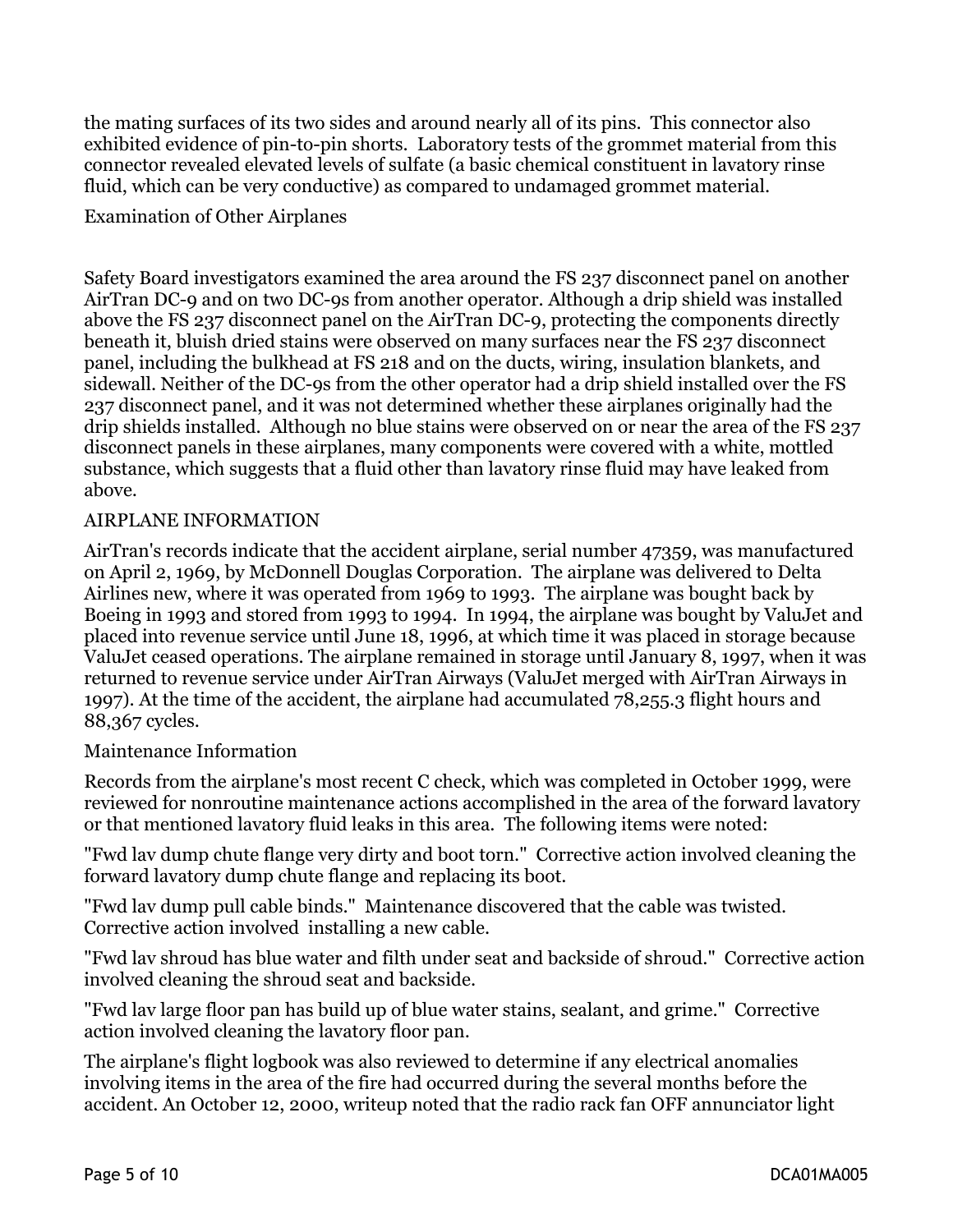had illuminated. The corrective action was noted as "reset [circuit breaker]; Ops check fan, checks good as per [Maintenance Manual] 21-00." A November 20th writeup noted that the circuit breakers for the forward lavatory flush motor popped twice and that each time the flush motor operated, the circuit breakers popped. The corrective action was noted as "reset CB's and serviced lav to proper level. No defects noted. OK for svc." A November 28th (the day before the accident) writeup indicated that both the forward and aft lavatory circuit breakers popped when the lavatories were flushed. It further indicated that maintenance personnel suspected anomalies related to the jetway power supply, which was providing ground power to the airplane at the time, and that a check using power from the airplane's auxiliary power unit revealed no further anomalies.

#### ADDITIONAL INFORMATION

#### Previous Incidents

The Safety Board is aware of two incidents involving C-9A airplanes (the military equivalent of the DC-9) that involved circumstances similar to the accident involving N826AT. On September 21, 1999, the flight crew of a U.S. Air Force (USAF) C-9A observed several warning lights illuminate and, immediately thereafter, heard numerous circuit breakers pop in succession. Details provided by the USAF indicated that lavatory fluid had leaked beneath the lavatory floor, leading to shorting, arcing, and fire damage to electrical components in the area of the forward cargo compartment. Additionally, on May 26, 2001, the flight crew of another C-9A noticed several warning lights illuminate and heard circuit breakers pop. Investigation revealed damage to electrical components in the forward cargo compartment area, which was caused by shorting and arcing from fluid saturation. Drip shields were installed above the FS 237 disconnect panels on both airplanes.

#### Lavatory Servicing

According to Boeing's DC-9 Maintenance Manual, servicing the DC-9 lavatory waste disposal system consists of draining, washing, and flushing the waste tank and then recharging it by adding new lavatory rinse fluid. (The forward waste tank, which is located above FS 237, has a capacity of 14 gallons. DC-9s also have an aft lavatory waste tank, which is not located above an electrical disconnect panel.) Boeing's DC-9 Maintenance Manual recommends that a minimum of 3.5 gallons of new fluid be added to each waste tank during lavatory servicing to ensure proper flushing/cleaning. AirTran's current lavatory servicing procedures, which were in place at the time of the accident, stipulate that at least 3.5 gallons but no more than 4.0 gallons of rinse fluid should be added to each waste tank during lavatory servicing. Incompletely draining the tank can lead to excess fluid levels in the tank, which can then flow over the tank onto the lavatory floor; the fluid can then migrate to beneath the floor and drip onto components below, especially in areas where the floor panels are not properly sealed. At the time of the accident, neither Boeing's nor AirTran's procedures specified how to determine when the tank has been completely drained.

#### Postaccident Actions

Following the accident involving N826AT, AirTran revised its lavatory servicing procedures with the following "Caution" to emphasize the importance of completely draining the waste tank to avoid overflows:

If NO waste flows from tank, investigate further by going inside aircraft and flushing toilet. If it flushes and "blue" water circulates, waste did not drain. Attempt to clear any obstructions by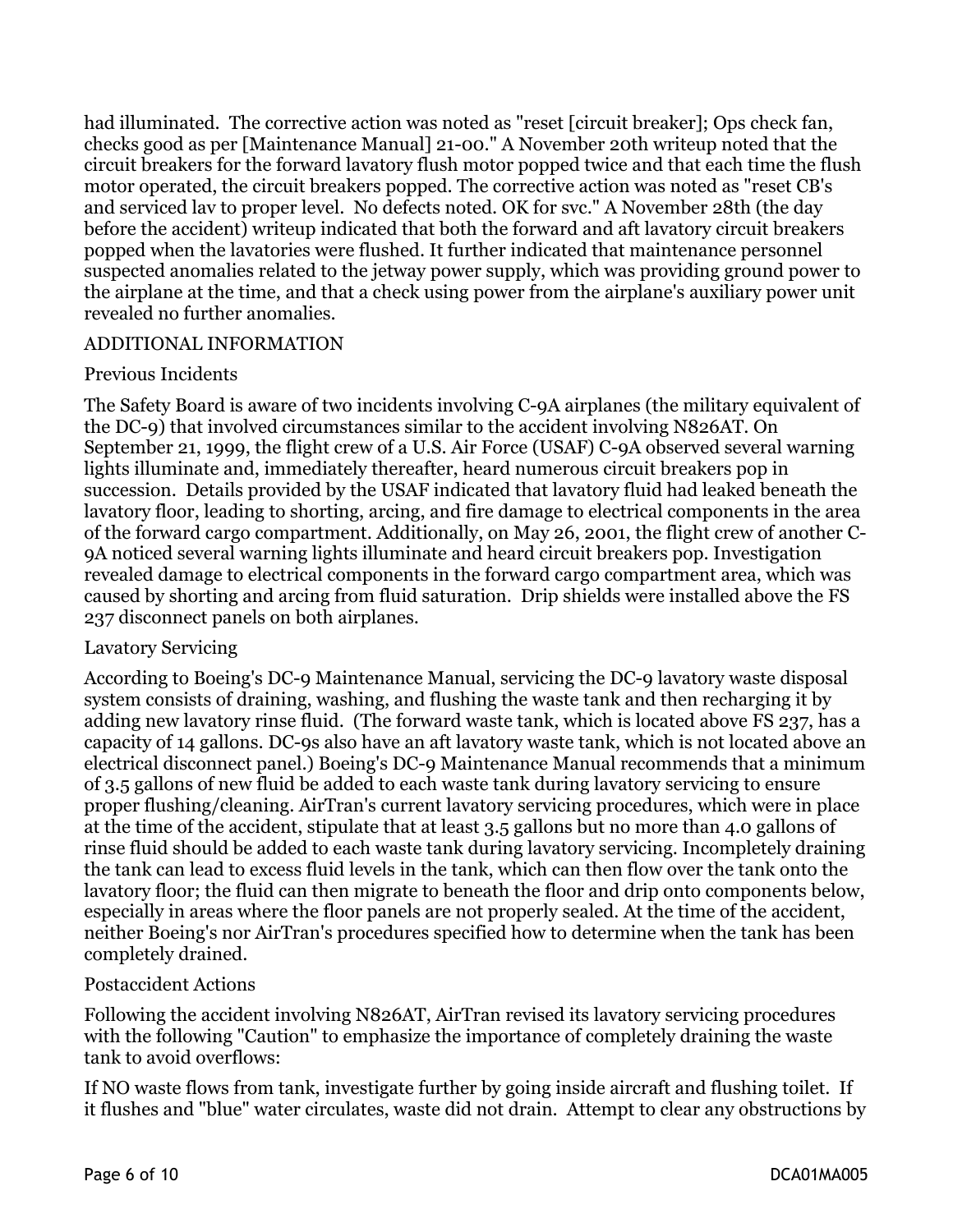flushing a second time only if lavatory is not at a point close to overflowing. Do not attempt to service as an overflow of the toilet may occur. Notify maintenance of the problem.

Further, Boeing issued Alert Service Bulletin (ASB) DC9-24A190 on July 31, 2001, to all operators of DC-9 airplanes. The ASB recommends that operators visually inspect the connectors at the FS 237 disconnect panel for evidence of lavatory rinse fluid contamination and that they install a drip shield over the disconnect panel. To prevent waste tank overflows, Boeing also issued Service Letter DC?9-SL-53-101 on March 22, 2002, to operators to stress the importance of properly sealing floor panels and adhering to lavatory servicing procedures specified in its DC-9 Maintenance Manual.

On July 9, 2002, the Safety Board issued the following safety recommendations to the FAA as a result of this accident:

Require all DC-9 operators to visually inspect the electrical connectors at fuselage station 237 for evidence of lavatory rinse fluid contamination and for the presence of a drip shield above the disconnect panel in accordance with Boeing Alert Service Bulletin DC9-24A190. Connectors with internal contamination should be replaced. (A-02-13)

Issue a flight standards information bulletin to principal inspectors of DC-9 operators that discusses the circumstances of the accident involving AirTran flight 956 and stresses the importance of properly servicing and draining lavatory waste tanks and sealing floor panels in areas of probable fluid contamination, as indicated in Boeing Service Letter DC-9-SL-53-101.  $(A-02-14)$ 

| Certificate:                     | Airline Transport                         | Age:                                                                       | 38, Male   |
|----------------------------------|-------------------------------------------|----------------------------------------------------------------------------|------------|
| Airplane Rating(s):              | Multi-engine Land; Single-engine<br>Land  | Seat Occupied:                                                             | Left       |
| <b>Other Aircraft Rating(s):</b> |                                           | <b>Restraint Used:</b>                                                     |            |
| Instrument Rating(s):            | Airplane                                  | <b>Second Pilot Present:</b>                                               | Yes        |
| Instructor Rating(s):            |                                           | <b>Toxicology Performed:</b>                                               |            |
| <b>Medical Certification:</b>    | Class 1 Valid Medical--no<br>waivers/lim. | Last Medical Exam:                                                         | 06/28/2000 |
| <b>Occupational Pilot:</b>       |                                           | Last Flight Review or Equivalent:                                          |            |
| <b>Flight Time:</b>              |                                           | 12000 hours (Total, all aircraft), 6000 hours (Total, this make and model) |            |

#### **Pilot Information**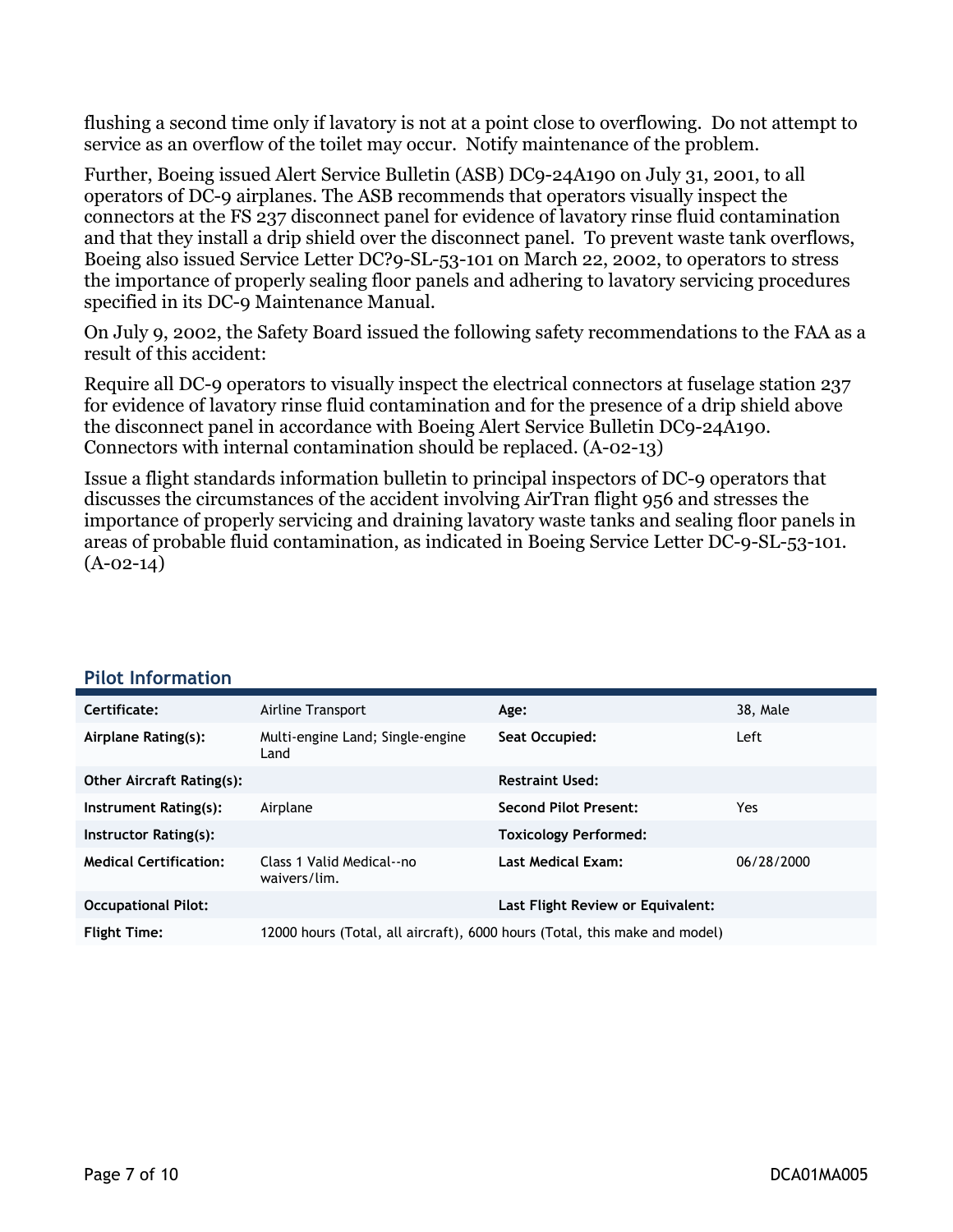### **Co-Pilot Information**

| Certificate:                     | Airline Transport                                                      | Age:                              | 25, Male   |
|----------------------------------|------------------------------------------------------------------------|-----------------------------------|------------|
| Airplane Rating(s):              | Multi-engine Land; Single-engine<br>Land                               | Seat Occupied:                    | Right      |
| <b>Other Aircraft Rating(s):</b> |                                                                        | <b>Restraint Used:</b>            |            |
| Instrument Rating(s):            |                                                                        | <b>Second Pilot Present:</b>      | Yes        |
| Instructor Rating(s):            |                                                                        | <b>Toxicology Performed:</b>      |            |
| <b>Medical Certification:</b>    | Class 1 Valid Medical--w/<br>waivers/lim.                              | Last Medical Exam:                | 07/28/2000 |
| <b>Occupational Pilot:</b>       |                                                                        | Last Flight Review or Equivalent: |            |
| <b>Flight Time:</b>              | 3100 hours (Total, all aircraft), 0 hours (Total, this make and model) |                                   |            |

# **Aircraft and Owner/Operator Information**

| Aircraft Manufacturer:            | Douglas                                 | <b>Registration:</b>                  | <b>N826AT</b>      |
|-----------------------------------|-----------------------------------------|---------------------------------------|--------------------|
| Model/Series:                     | $DC-9$ $DC-9$                           | <b>Aircraft Category:</b>             | Airplane           |
| <b>Year of Manufacture:</b>       |                                         | <b>Amateur Built:</b>                 | <b>No</b>          |
| Airworthiness Certificate:        | Normal                                  | Serial Number:                        | 47359              |
| <b>Landing Gear Type:</b>         | Retractable - Tricycle                  | Seats:                                |                    |
| Date/Type of Last Inspection:     | 11/29/2000, Continuous<br>Airworthiness | <b>Certified Max Gross Wt.:</b>       |                    |
| Time Since Last Inspection:       |                                         | Engines:                              | 2 Turbo Fan        |
| Airframe Total Time:              | <b>78255 Hours</b>                      | <b>Engine Manufacturer:</b>           | Pratt & Whitney    |
| ELT:                              | Not installed                           | <b>Engine Model/Series:</b>           | JT8D               |
| <b>Registered Owner:</b>          |                                         | <b>Rated Power:</b>                   |                    |
| Operator:                         | AIRTRAN AIRWAYS INC                     | Air Carrier Operating<br>Certificate: | Flag carrier (121) |
| <b>Operator Does Business As:</b> |                                         | <b>Operator Designator Code:</b>      | <b>ZZDA</b>        |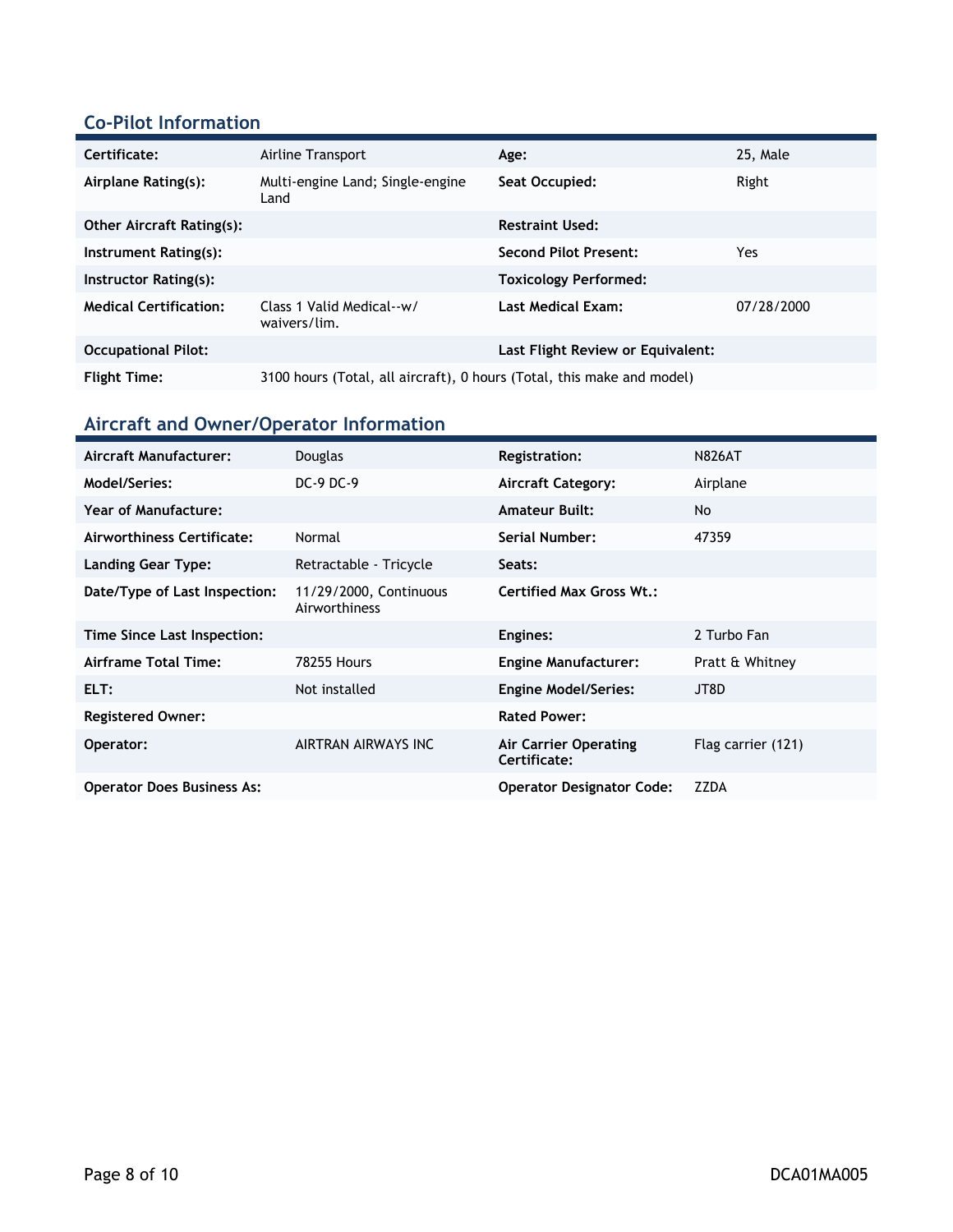## **Meteorological Information and Flight Plan**

| <b>Conditions at Accident Site:</b>     |                      | <b>Condition of Light:</b>    | Day         |
|-----------------------------------------|----------------------|-------------------------------|-------------|
| <b>Observation Facility, Elevation:</b> | KATL, 0 ft msl       | <b>Observation Time:</b>      | 1553 EST    |
| Distance from Accident Site:            | 0 Nautical Miles     | Direction from Accident Site: | $0^{\circ}$ |
| Lowest Cloud Condition:                 | Thin Broken          | <b>Temperature/Dew Point:</b> | 11°C / 10°C |
| Lowest Ceiling:                         | Broken / 2700 ft agl | Visibility                    | 4 Miles     |
| Wind Speed/Gusts, Direction:            | 7 knots, 270°        | Visibility (RVR):             |             |
| <b>Altimeter Setting:</b>               | 30.14 inches Hg      | Visibility (RVV):             |             |
| <b>Precipitation and Obscuration:</b>   |                      |                               |             |
| <b>Departure Point:</b>                 |                      | Type of Flight Plan Filed:    | <b>IFR</b>  |
| Destination:                            | AKRON/CANTON, OH     | <b>Type of Clearance:</b>     | <b>IFR</b>  |
| <b>Departure Time:</b>                  | 1540                 | <b>Type of Airspace:</b>      | Class B     |
|                                         |                      |                               |             |

### **Airport Information**

| Airport:                  | THE WILLIAM B HARTSFIELD ATLAN<br>(ATL) | <b>Runway Surface Type:</b>      |
|---------------------------|-----------------------------------------|----------------------------------|
| <b>Airport Elevation:</b> |                                         | <b>Runway Surface Condition:</b> |
| Runway Used:              | 26R                                     | IFR Approach:                    |
| Runway Length/Width:      |                                         | <b>VFR Approach/Landing:</b>     |

## **Wreckage and Impact Information**

| Crew Injuries:          | 5 None            | Aircraft Damage:           | Substantial |
|-------------------------|-------------------|----------------------------|-------------|
| Passenger Injuries:     | 13 Minor, 79 None | <b>Aircraft Fire:</b>      | <b>Both</b> |
| <b>Ground Injuries:</b> | N/A               | <b>Aircraft Explosion:</b> |             |
| Total Injuries:         | 13 Minor, 84 None | Latitude, Longitude:       |             |

## **Administrative Information**

| Investigator In Charge (IIC):            | <b>FRANK HILLDRUP</b>                                                                                                                                                                                                                                                                                                                              | <b>Adopted Date:</b> | 05/08/2003 |
|------------------------------------------|----------------------------------------------------------------------------------------------------------------------------------------------------------------------------------------------------------------------------------------------------------------------------------------------------------------------------------------------------|----------------------|------------|
| <b>Additional Participating Persons:</b> | <b>BOB HENLEY</b>                                                                                                                                                                                                                                                                                                                                  |                      |            |
| <b>Publish Date:</b>                     |                                                                                                                                                                                                                                                                                                                                                    |                      |            |
| <b>Investigation Docket:</b>             | NTSB accident and incident dockets serve as permanent archival information for the NTSB's<br>investigations. Dockets released prior to June 1, 2009 are publicly available from the NTSB's<br>Record Management Division at pubing@ntsb.gov, or at 800-877-6799. Dockets released after<br>this date are available at http://dms.ntsb.gov/pubdms/. |                      |            |